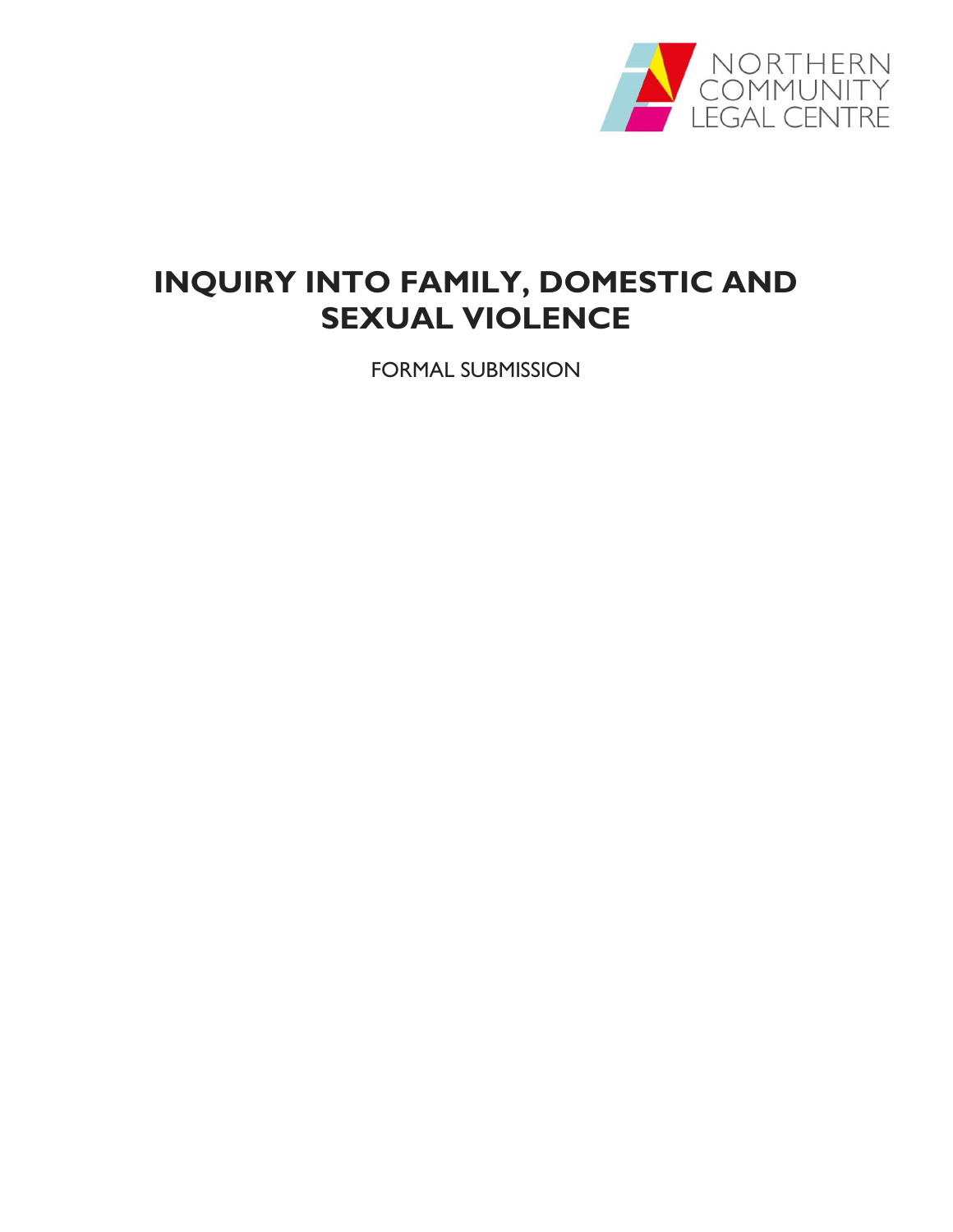

# TABLE OF CONTENTS

| PREVALENCE OF FAMILY VIOLENCE AND OVERCOMING EVIDENTIARY                                     |  |
|----------------------------------------------------------------------------------------------|--|
|                                                                                              |  |
| EVIDENCE OF FAMILY VIOLENCE IN CULTURALLY AND LINGUISTICALLY DIVERSE COMMUNITIES 7           |  |
| <b>FAMILY VIOLENCE AND THE EXPERIENCES OF INDIAN WOMEN  8</b>                                |  |
|                                                                                              |  |
| <b>IMPACT OF SERVICES AND ECONOMIC INDEPENDENCE ON ESCAPING FAMILY VIOLENCE  9</b>           |  |
|                                                                                              |  |
|                                                                                              |  |
| <b>POLICY RESPONSES AND ACCESS TO HOLISTIC LEGAL SERVICES  11</b>                            |  |
| AUSTRALIAN IMMIGRATION POLICY FRAMEWORKS FOR FAMILY VIOLENCE VICTIMS/SURVIVORS  11           |  |
|                                                                                              |  |
| Protection Visas: The Limited Migration Pathway with Significant Implications and Delays  12 |  |
|                                                                                              |  |
|                                                                                              |  |
| PREVALENCE OF FAMILY VIOLENCE AND OVERCOMING EVIDENTIARY LIMITATIONS  17                     |  |
|                                                                                              |  |
|                                                                                              |  |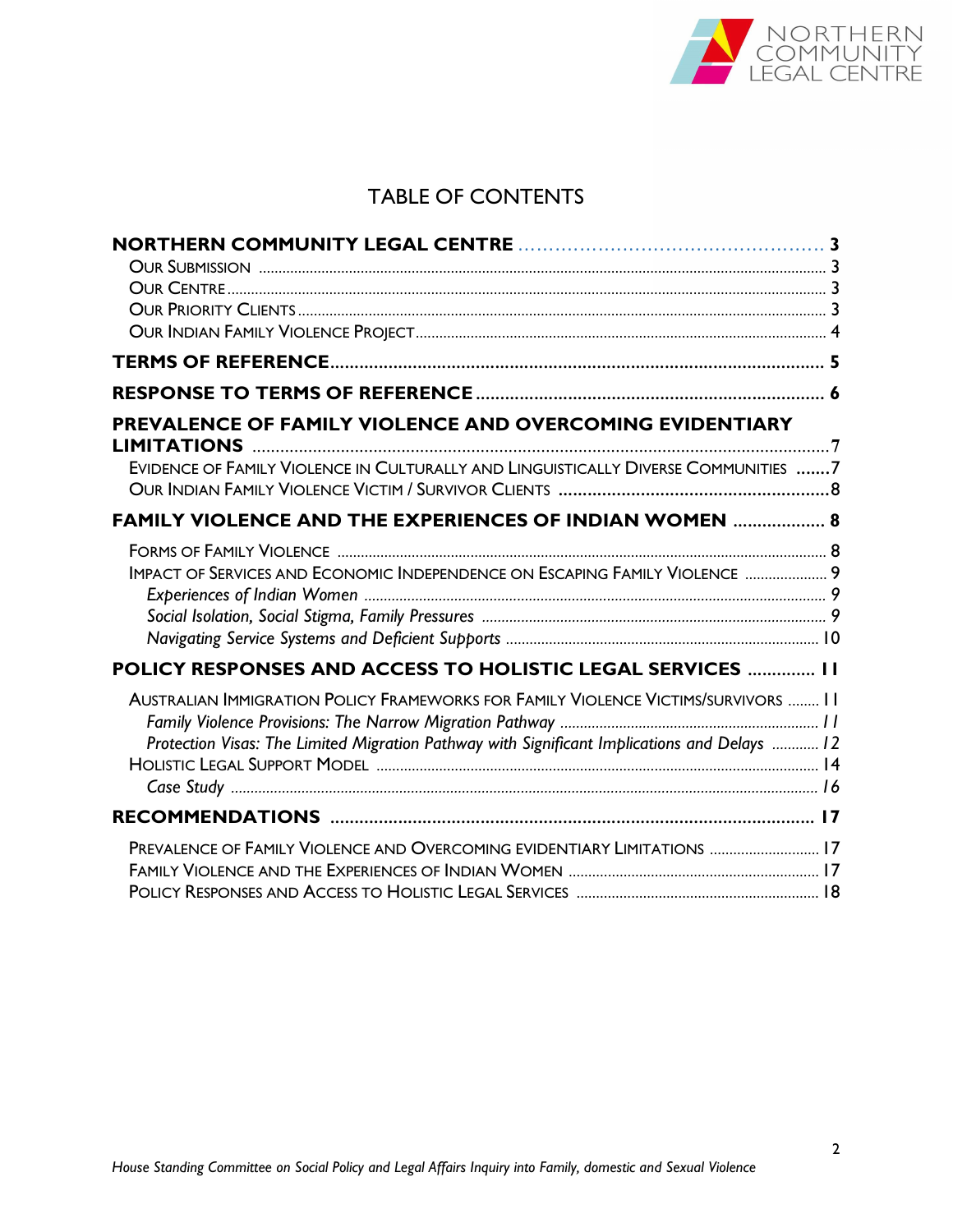

# NORTHERN COMMUNITY LEGAL CENTRE

# Our Submission

Northern Community Legal Centre (NCLC) welcomes the opportunity to make a Formal Submission to the House Standing Committee on Social Policy and Legal Affairs inquiry into family, domestic and sexual violence.

NCLC is funded to provide legal services under the National Partnership Agreement (NPA), Attorney Generals Department. NCLC is not funded as a family violence response service, however, we focus our limited resources on legal support for the most vulnerable in our community, which includes victims/survivors of family violence who represent over 40% of our clients.

We received a grant from the Victorian Legal Services Board to support Indian family violence victims/survivors with their immigration and broader legal needs, and our submission speaks specifically to the learnings gained through that project.

# Our Centre

NCLC operates in one of the fastest-growing and disadvantaged areas of Melbourne and has a significant catchment including the Moreland City Council, Hume City Council, and Mitchell Shire Council with a total population of over 400,000 residents.

NCLC assisted approximately 1,600 community members during the 2019 - 2020 financial year and 8,337 in total since its inception in 2016.

Prior to the spread of COVID-19, NCLC operated from a central office located in Broadmeadows, with outreach services to 12 other sites. Since March 2020, we have transitioned to a remote delivery model, delivering all services by phone or other communication channels.

#### Our Priority Clients

NCLC is committed to assisting the most vulnerable and disadvantaged members of our community.

These are members of our community who have or are facing multiple systemic barriers to achieving justice in their legal matter including those who are: victims/survivors of family violence, refugees and the newly arrived, young people under 25, those experiencing mental ill-health, disability, or cognitive impairment, homeless, LGBTIQ+ and Aboriginal and Torres Strait Islanders.

NCLC has significantly prioritised service delivery to Indian women who are victims/survivors of family violence through our Abused and Abandoned: Family Violence in the Australian Indian Community Project. This project developed from identified evidence-based legal need within our catchments.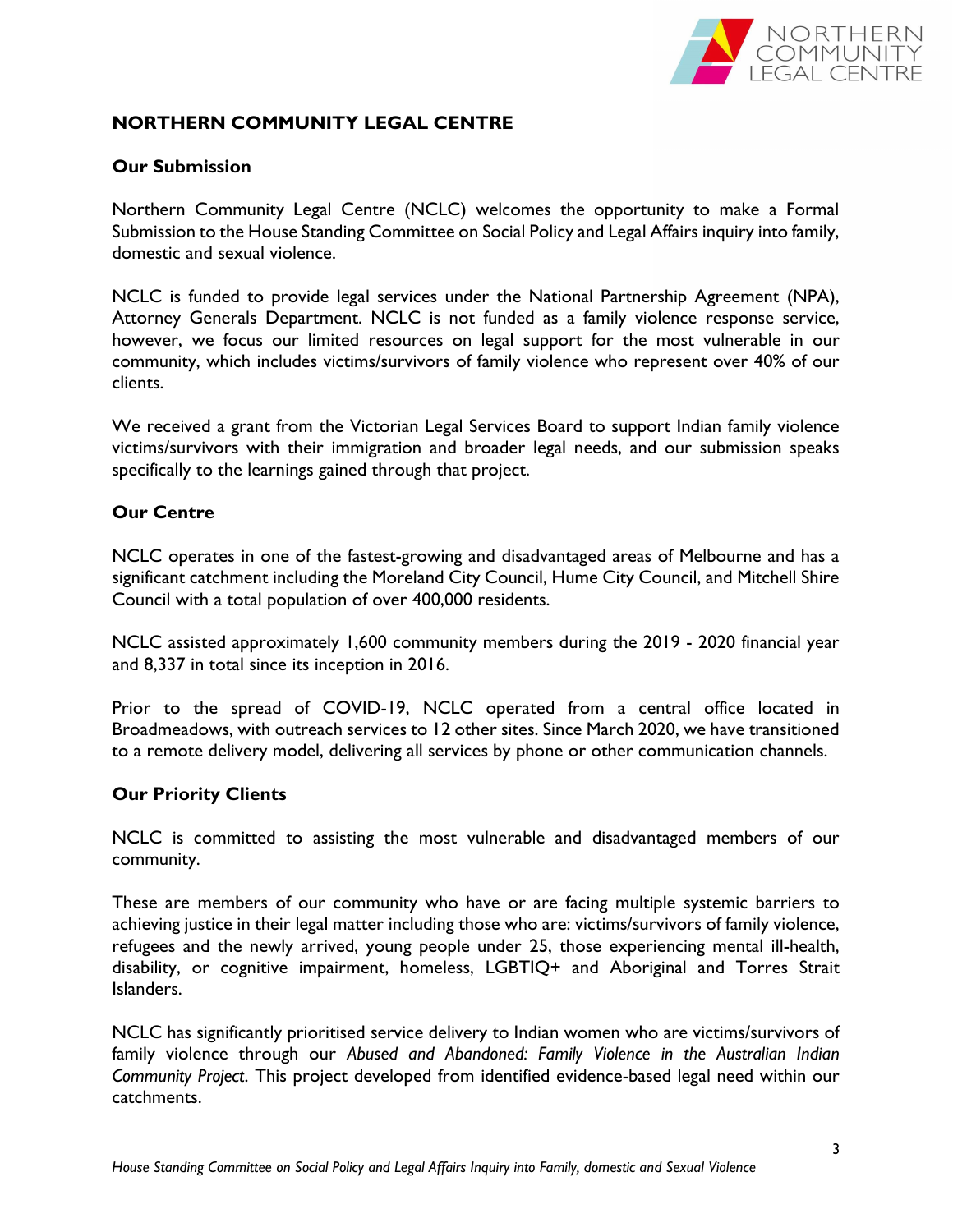

NCLC operates in the north-west region of Melbourne, which has experienced a large arrival of Indian immigrants over the past five years.

According to the 2016 Census, the Indian migrant population is the second-highest growing population in Australia and the largest growing population in Victoria, which has the highest number of Indian migrants of any state. Within metropolitan Melbourne, a large number of the Indian population are living in the north-west and east. The main languages spoken at home by India-born people in Australia are Punjabi (102,661), Hindi (98,625) and English (71,137). 40% of Australia's Punjabi speaking population lives in Victoria and nearly 10% of people living in Craigieburn are Punjabi speakers, making this the most popular suburb for Punjabi speakers in Australia.<sup>2</sup>

Further, the Hume Local Government Area has the second-highest rates of incidents of family violence in the Melbourne Metropolitan Area (3,813 family violence incidents recorded by Victorian Police). Additionally, Victorian Legal Aid duty lawyer data indicates that the most common country of origin for those accessing Family Violence Intervention Order duty lawyer service is India.<sup>3</sup>

# Our Indian Family Violence Project

 $\overline{a}$ 

Funded by the Victorian Legal Services Board, the Abused and Abandoned: Family Violence in the Australian Indian Community project has the following three objectives:

- 1. To advance the understanding of the complex problem of abuse and abandonment in the Australian Indian community;
- 2. To identify gaps in the family violence service system and State and Federal laws which add to the vulnerability of Indian women to abuse and exploitation, and;
- 3. To advocate for effective legal and non-legal protections.

Incorporating enhanced service provision alongside action research, our Abused and Abandoned: Family Violence in the Australian Indian Community project was developed in response to concerns raised by NCLC lawyers regarding the complex issues, lack of supports, and isolation experienced by Indian women presenting at our legal service. In particular, they noted that Indian women were often recently married and separated; experienced multiple forms of abuse related to their immigration status; and were often unable to access services. NCLC is aware of seven suicides by Indian women in the north-west metropolitan region in under two years (not counting attempts). This indicates the urgency of systemic reform based upon an evidence-based approach

<sup>1</sup> Australian Bureau of Statistics, 'Indian-born Community Information Summary' (Commonwealth of Australia, 2018) <https://www.homeaffairs.gov.au/mca/files/2016-cis-india.PDF> 2.

<sup>&</sup>lt;sup>2</sup> Australian Bureau of Statistics, 'Census', Commonwealth Government of Australia, 2016) <https://www.abs.gov.au/census>.

<sup>&</sup>lt;sup>3</sup> Crimes Statistics Agency, (Crime Statistics Agency, December 2019) https://www.crimestatistics.vic.gov.au/family-violencedata-portal/download-data-tables.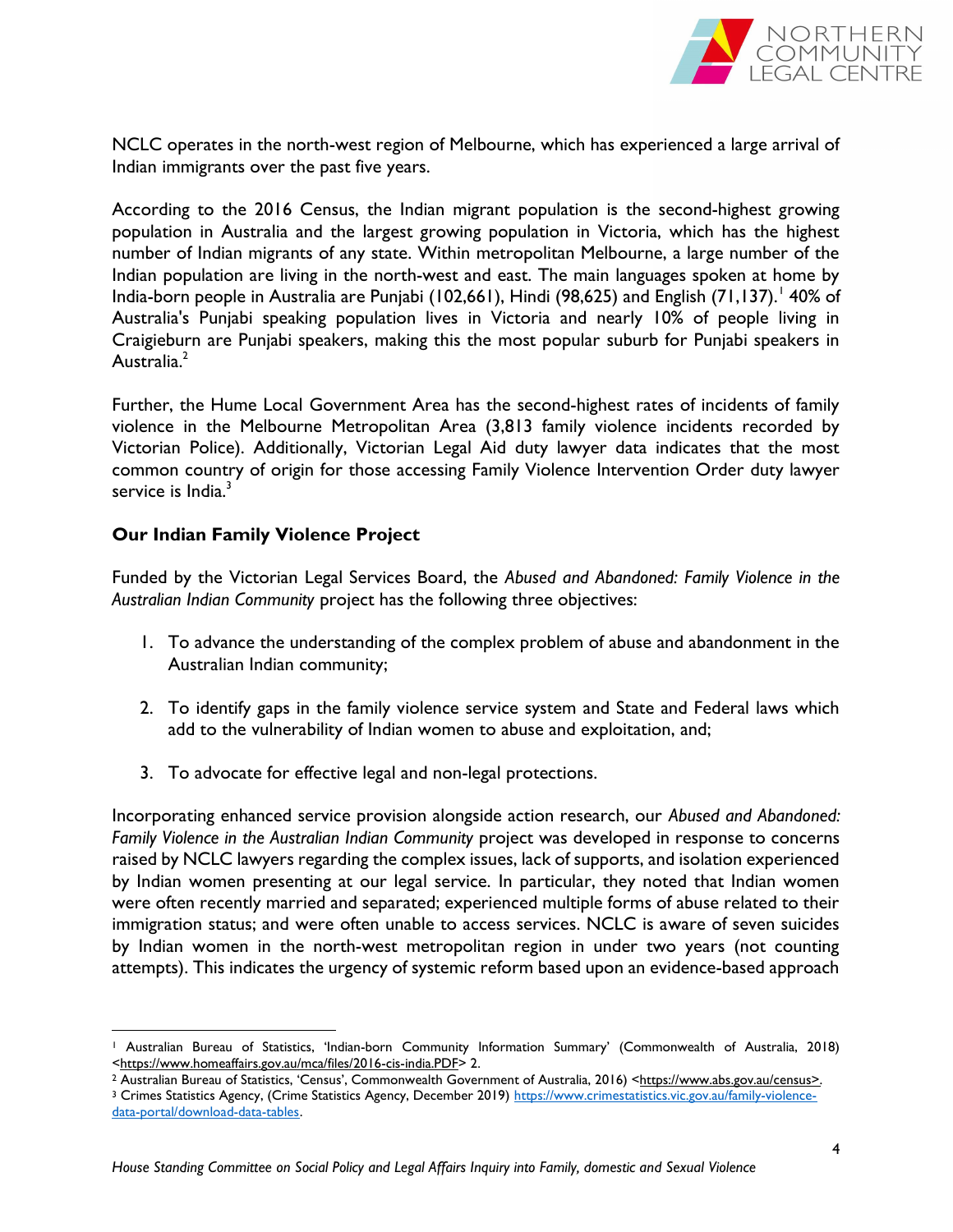

to understanding the experiences of Indian women, and the adequacy of our legal system to provide appropriate protections.

The project has enhanced NCLC's capacity to provide legal services through the employment of an Immigration Lawyer who provides free legal advice and casework assistance to Indian women who are victims/survivors of family violence. The Immigration Lawyer works alongside our team of Family Violence Lawyers to provide a wrap-around service model. The project also endeavours to streamline referrals to other services for non-legal supports, such as financial, housing, counselling and family violence case management to provide clients with a holistic response.

This is an innovative model NCLC is piloting, ensuring monitoring, evaluation and improvement for greater effectiveness as the project progresses. We are aiming to demonstrate the value and impact of this holistic service delivery model which has the potential to be scaled up to support women victims/survivors of other ethnicities on temporary visas and to be rolled out across all CLCs.

This project combines service delivery with research. The views represented in this submission have been formulated based on NCLC's experience delivering services and our understanding of the issues which has been consolidated by conducting a thorough literature review of existing relevant research.

# TERMS OF REFERENCE

The following Terms of Reference has been developed by the Standing Committee on Social Policy and Legal Affairs in order to inquire into and report on family, domestic and sexual violence, including with a view to informing the next National Plan to Reduce Violence against Women and their Children:

- a) Immediate and long-term measures to prevent violence against women and their children, and improve gender equality.
- b) Best practice and lessons learned from international experience, ranging from prevention to early intervention and response, that could be considered in an Australian context.
- c) The level and impact of coordination, accountability for, and access to services and policy responses across the Commonwealth, state and territory governments, local governments, non-government and community organisations, and business.
- d) The way that health, housing, access to services, including legal services, and women's economic independence impact on the ability of women to escape domestic violence.
- e) All forms of violence against women, including, but not limited to, coercive control and technology-facilitated abuse.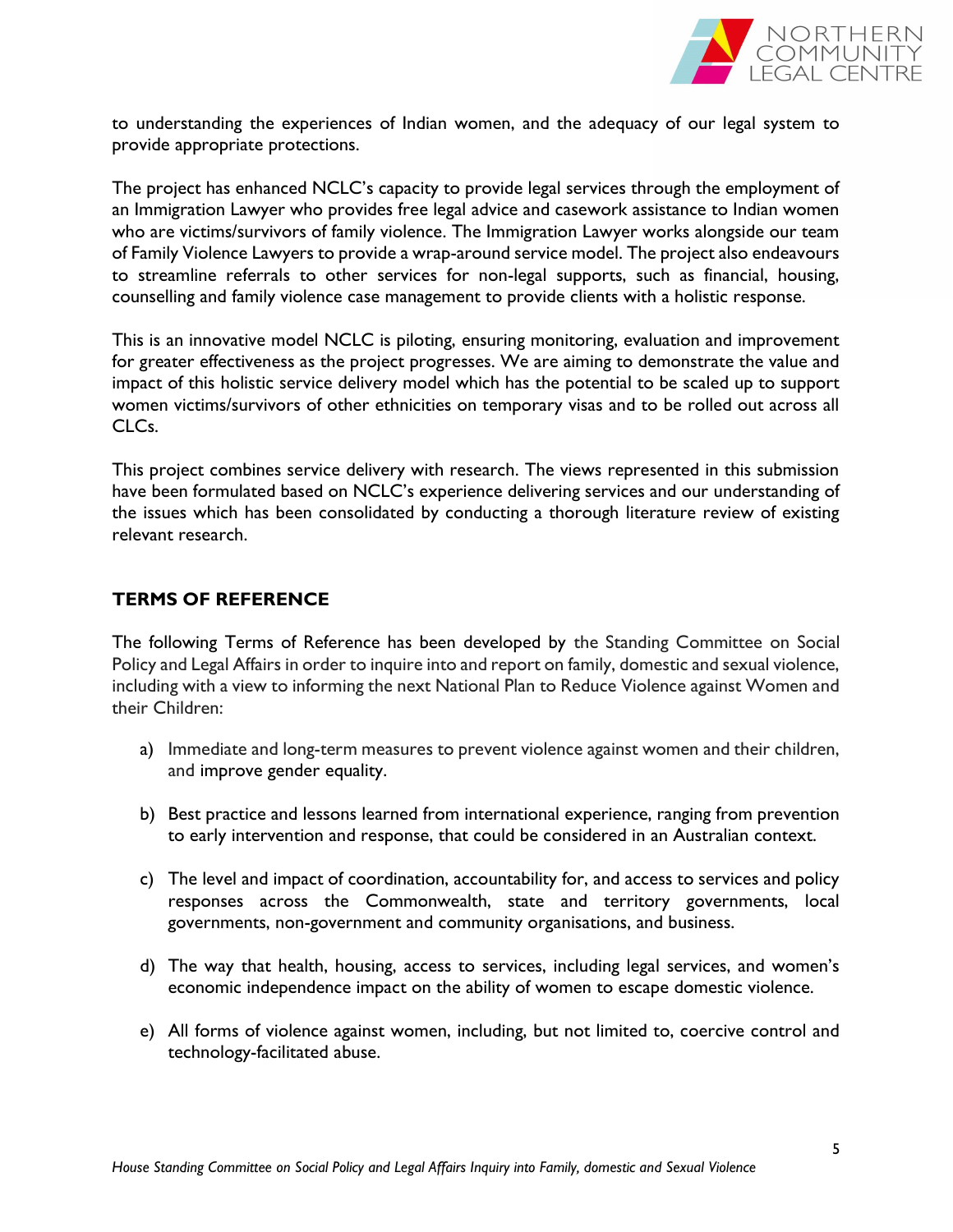

- f) The adequacy of the qualitative and quantitative evidence base around the prevalence of domestic and family violence and how to overcome limitations in the collection of nationally consistent and timely qualitative and quantitative data including, but not limited to, court, police, hospitalisation and housing.
- g) The efficacy of perpetrator intervention programs and support services for men to help them change their behaviour.
- h) The experiences of all women, including Aboriginal and Torres Strait Islander women, rural women, culturally and linguistically diverse women, LGBTQI women, women with a disability, and women on temporary visas.
- i) The impact of natural disasters and other significant events such as COVID-19, including health requirements such as staying at home, on the prevalence of domestic violence and provision of support services.
- j) The views and experiences of frontline services, advocacy groups and others throughout this unprecedented time.
- k) An audit of previous parliamentary reviews focussed on domestic and family violence.
- l) Any other related matters.

# RESPONSE TO TERMS OF REFERENCE

NCLC's submission will address Terms of Reference c, d, e, f, and h.

We will respond to the Terms of Reference by broadly addressing the overlapping themes in three parts as follows:

- Prevalence of Family Violence and Overcoming Evidentiary Limitations
- Family Violence and the Experiences of Indian Women
- Policy Responses and Access to Holistic Legal Services

As stated, our response is specifically related to the work we are undertaking concerning Indian women who are victims/survivors of family violence in conjunction with our Abused and Abandoned: Family Violence in the Australian Indian Community project.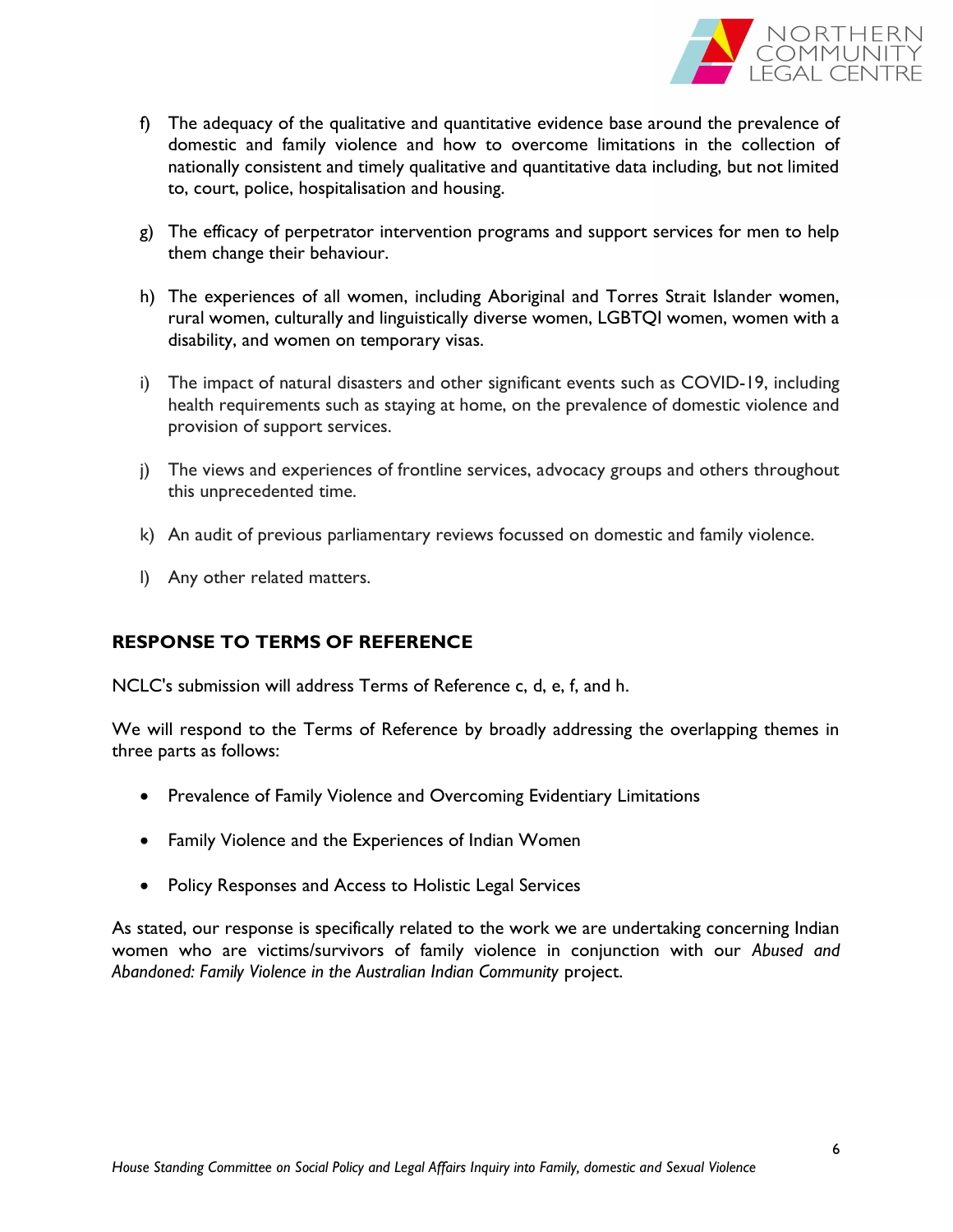

# PREVALENCE OF FAMILY VIOLENCE AND OVERCOMING EVIDENTIARY LIMITATIONS

#### Evidence of Family Violence in Culturally and Linguistically Diverse Communities

The prevalence rate of family violence within Culturally and Linguistically Diverse (CALD) communities in Australia is currently unknown and the prevalence within Indian migrant communities specifically is also unknown.

The Australian Bureau of Statistics 2016 Personal Safety Survey (PSS), found one in three Australian women (34.2%) has experienced physical and/or sexual violence perpetrated by a man since the age of 15,<sup>4</sup> however, data broken down by ethnicity is unavailable. Similarly, systems used by the Magistrates Court and Victoria Police are unable to produce relevant data broken down by ethnicity/country of origin, language spoken, age, residency, or visa status. Victoria Police report on the number of domestic violence incidents and Intervention Order applications, however current data does not report on the ethnicity of victims or perpetrators. NCLC acknowledges the efforts currently being made by the Magistrates Court to improve data collection and the revised L17 (Vitoria Police Family Violence Report) which includes 'country of birth'.

Although family violence does not discriminate, the experience of family violence and the support and response options available vary for different subsets of the population. The Victorian Royal Commission into Family Violence (VRCFV)<sup>5</sup> acknowledged the different experiences and support options among key groups including immigrant and refugee women. The Second Action Plan 2013-2016, as part of the Commonwealth National Plan to Reduce Violence against Women and their Children 2010–2022, recognised that "learning more about violence against these groups of women is critical if we are to make violence against all women stop".<sup>6</sup>

Kaur and Atkin draw attention to the "critical gap" in data to understand family violence and dowry abuse<sup>7</sup> within migrant and refugee communities in Australia. They explain that "without clear data from police, courts, hospitals, domestic violence services, prison, and women's refuges, it is very difficult to gauge the prevalence rates of family violence amongst Indian communities".<sup>8</sup>

It's critical that we better understand the prevalence and nuances of family violence within different communities in Australia in order to prevent it and respond effectively.

<sup>4</sup> Our Watch, 'Quick Facts' (Our Watch, 2020) <https://www.ourwatch.org.au/quick-facts/>.

<sup>5</sup> Victorian Royal Commission into Family Violence, 'Royal Commission into Family Violence: Summary and recommendations' (Parl Paper No 132, State of Victoria 2016).

<sup>6</sup> Commonwealth of Australia, Department of Social Services, 'Second Action Plan 2013-2016: Moving Ahead of the National Plan to Reduce Violence against Women and Their Children 2010-2022' (Commonwealth of Australia 2013) 23.

<sup>7</sup> The practice of dowry-related to money, property, goods, or other gifts that are transferred by a person to their partner's family before, upon, or after marriage. Dowry abuse can include coercive demands for larger gifts or increased cash payments from a woman and her family. These demands can be accompanied by acts of violence toward the woman and her family or other acts of abuse to force compliance of demands.

<sup>8</sup> The Senate Legal and Constitutional Affairs References Committee, 'Practice of dowry and the incidence of dowry abuse in Australia' (Commonwealth of Australia 2019) 64.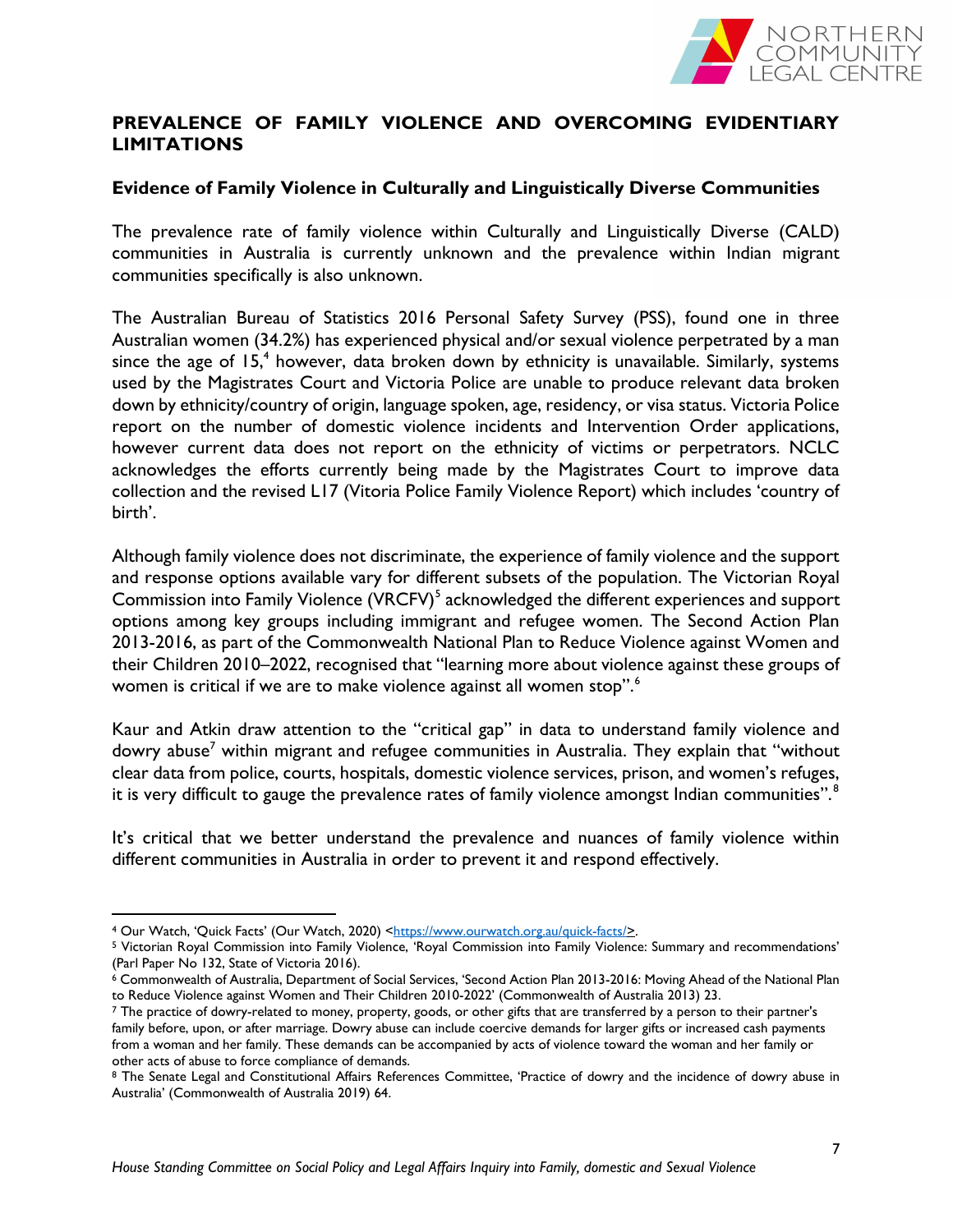

# Our Indian Family Violence Victim/Survivor Clients

NCLC assisted 135 Indian family violence victims/survivors with casework, legal advice and duty lawyer services between January 2019 and July 2020. These matters have been complex and the family violence experienced by our clients has been horrific.

As a small community organisation, our data collection system is limited. Significant operational amendments have been made to improve our data collection. The narrow focus of our project has required this level of focus on the tracking of family violence experienced by Indian women who access our services, however, many services of like size would not have the incentive to undertake the same monitoring. We also recognise that our systems have limitations and our data, like that of State and Federal sources, should not be viewed in isolation.

# FAMILY VIOLENCE AND THE EXPERIENCES OF INDIAN WOMEN

# Forms of Family Violence

Rates of family violence are extremely high in India. It's estimated that 40% of Indian women experience abuse from their partners. $\degree$  This high rate is attributed to the deep-rooted male patriarchal role and long-standing cultural norms that subordinate women throughout their lifespan. Marriage in India is often considered a contractual union between two families, rather than between individuals. Concepts of inequality present in India are widely accepted and culturally sanctioned within Indian communities living in Australia. Newly arrived Indian brides are particularly vulnerable since coercive control is heightened with migration and family violence often starts or worsens after couples immigrate. The intersection of gender, ethnicity, culture, and immigration increases the risk of family violence which can have even more devastating impacts due to isolation, unfamiliarity, and migration status.

Financial abuse is a common type of family violence, but it is especially pronounced in the Indian experience since traditionally a woman's wealth is seen to be owned by her husband and his family. Women's economic dependence impacts on their ability to leave violent relationships, particularly for women on temporary visas, where few other options are available. This is particularly the case when women don't have work rights and are ineligible for government welfare benefits. The experience of financial abuse is further complicated by dowry arrangements, which although illegal in India, is still commonly practiced. In 26% of NCLC's casework, clients have disclosed dowry abuse perpetrated by their partners, in-laws, or both. Dowry abuse has included threats to kill and threats to harm or kill clients' family members back in India.

Immigration abuse is recognised as a common form of abuse perpetrated on immigrant and refugee women in Australia. Indian women may arrive as dependents on their partner's temporary visas such as a student or work visa, on their own temporary student, work or visitor visa, or as partners of their Australian permanent resident or citizen husband. Given that the

 <sup>9</sup> A. Kalokhe, D.C. Rio, R. Stephenson, N. Metheny, A. Paranjape & S. Sahay, 'Domestic Violence against Women in India: A Systematic Review of a Decade of Quantitative Studies' (Paper 12(4), Global Public Health: An International Journal for Research, Policy and Practice, 2017) 499.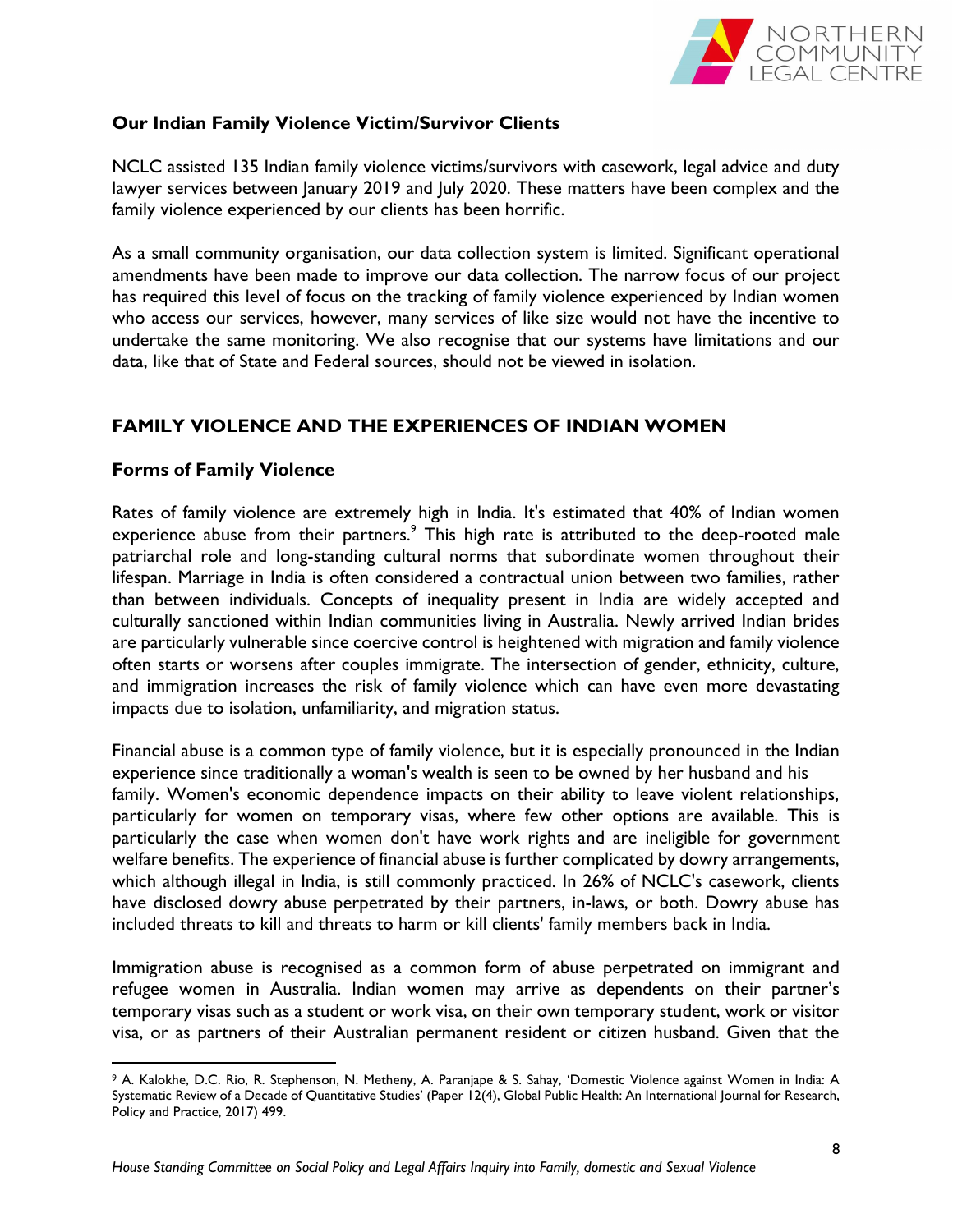

partner visa application process is lengthy and expensive, even if women are married to men with permanent residency or citizenship status, many Indian women arrive on temporary visa categories. It is the experience of NCLC that many women are unaware of what visa they currently have while awaiting the outcome of partner visa applications lodged offshore, onshore, or in some cases, not lodged at all. Perpetrators take advantage of their partner's fragile immigration position, misguiding and controlling their legal immigration status. Abusers may use threats of deportation to prevent their abused partners from seeking help or reporting abuse. Threats of deportation are particularly alarming if it would mean separation from children. In 59% of NCLC's immigration cases, perpetrators threatened to cancel our clients' visas or deport them back to India.

The long-standing patrilineal structures in Indian society are also often replicated in Australia in Indian migrant families. In circumstances where in-laws are also residing in Australia, it's common for the couple to reside with the husband's family. Unlike family violence in Australia, where the broad majority of perpetrators are men, research in South Asia indicates that 33-40% of family violence is perpetrated by the wider household, including female in-laws.<sup>10</sup> Therefore, for Indian victims/survivors in Australian, family violence can involve extended family members and there are often multiple perpetrators of violence. Of our ongoing casework with Indian family violence victim/survivor clients, 31% disclosed abuse perpetrated by mother, father, brother, or sistersin-law. One client has Intervention Orders in place against her ex-partner and her brother and sister-in-law. In another case, the police applied for an Intervention Order against our client's expartner and mother-in-law. And in a third case, our client was physically abused by her in-laws during her pregnancy.

# Impact of Services and Economic Independence on Escaping Family Violence

#### Experiences of Indian Women in Australia

Indian victims/survivors of family violence experience a multitude of barriers to safety which are intensified by their immigration status.

Migrants encounter economic, systemic, informational, cultural and language barriers to accessing support and services and will often feel trapped in abusive relationships. Although a large number of Indian women who migrate to Australia, speak English well, others have limited or no English language skills and some are illiterate which severely hampers their options to access support services. At NCLC, 26% of our Indian family violence casework clients required an interpreter.

#### Social Isolation, Social Stigma, Family Pressures

Social isolation is also an issue NCLC has observed in most cases of Indian women accessing our service. In the most extreme cases, we have seen clients who have been abandoned in Australia following their marriage breakdowns making them homeless as they are without any social or family supports.

 <sup>10</sup> S. Anitha, A. Roy & H. Yalamarty, 'Disposable Women: Abuse, Violence and Abandonment In Transnational Marriages' (University of Lincoln, 2016) 17.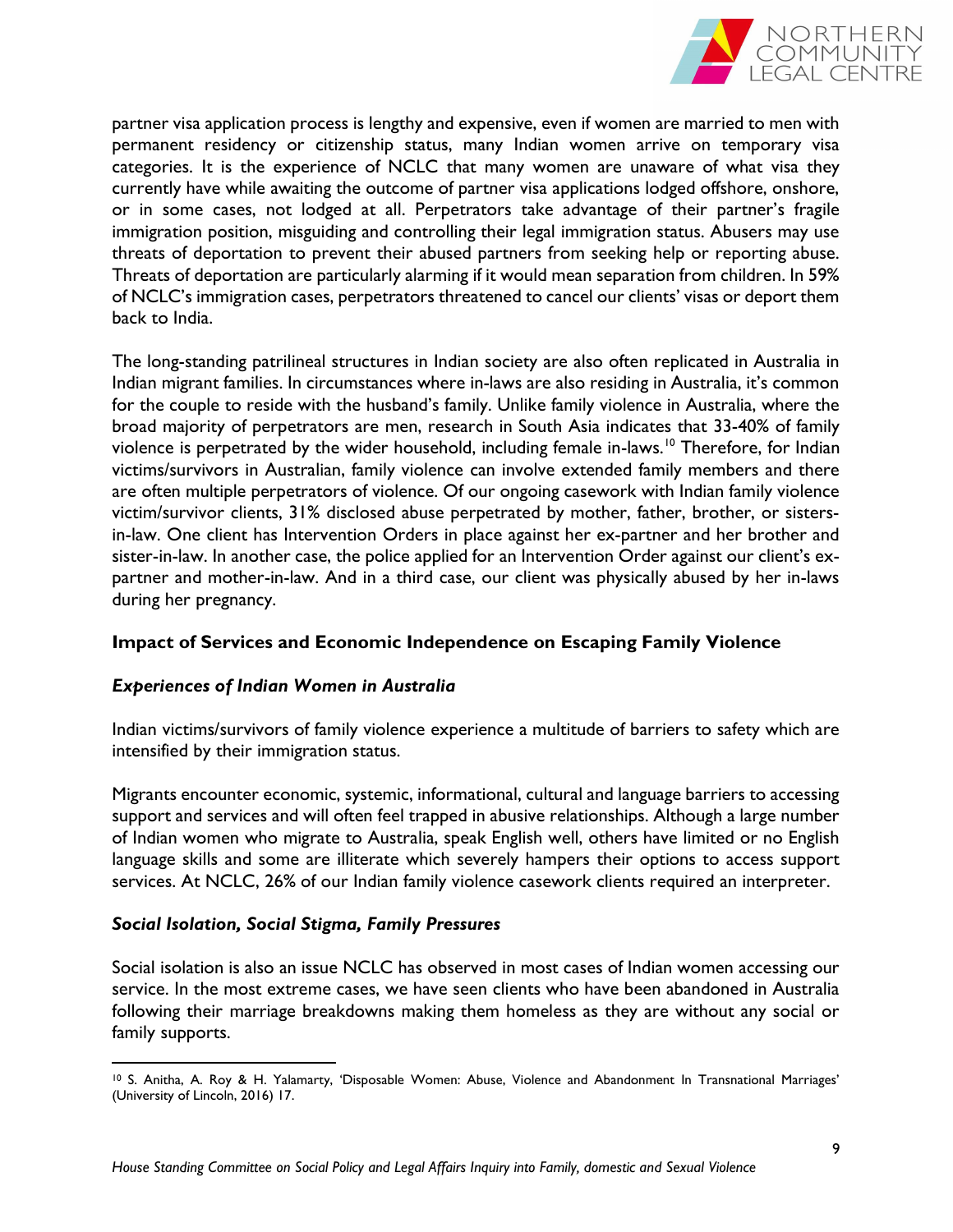

Isolation limits the acquisition of knowledge about legal rights and services and leaves abused wives with nobody to contact for help. Purposely keeping a wife isolated is a common form of abuse strategically enforced by a perpetrator.

Barriers may be heightened for women due to their multiple caregiver responsibilities, which limit their opportunities to work, study, learn English and access services. In 65% of our Indian family violence casework matters, clients have children.

#### Navigating Service Systems and Deficient Supports

Many Indian women do not know their rights in Australian society, who to contact for help, what services are available, or how to navigate complex Australian social, judicial and government systems and support services, particularly women who are newly arrived. It is evident from our work with clients that many were previously unaware of their rights under Australian law and find the system overwhelming, intimidating and confusing.

Economic dependence on the perpetrator has an enormous impact on women's ability to leave an abusive relationship. There is a lack of welfare support in the form of safety-net payments and financial support, community services, emergency accommodation, public housing, and health services, are particularly inaccessible for those on temporary visas. These women are often unable to access any income due to ineligibility for Centrelink, having limited or no work rights, as well as childcare responsibilities. Of NCLC's Indian family violence casework clients, 41% had no income, 41% were employed, 14% were receiving government entitlements and 3% received an income from another source. Few are accessing Centrelink payments and clients who are employed are likely to be under-employed in the casual workforce and financially insecure.

Access to crisis accommodation, refuges and housing is of particular concern for Indian women. Most crisis accommodation services currently limit the number of places for women with no income or exclude them altogether. When they are accepted, women in this category tend to stay longer leading to fewer vacancies for new referrals since they have very limited medium- and longer-term housing options until their permanent residency visa is granted. A number of our clients were made homeless after either being abandoned by their husbands or fleeing violence and are unable to access services due to their visa status. Most clients face financial hardship because they have limited or no work rights and they cannot access Centrelink payments.

Mistrust of police, judiciary, and authority including government departments, such as the Department of Home Affairs, contribute to Indian women's hesitancy to seek help. These institutions have a poor reputation when it comes to assisting with family violence in India and women may previously have had bad experiences with authority. Police responses in Australia are varied across the criminal justice system and victims/survivors report both positive and negative experiences. NCLC has observed instances of misidentification of perpetrators, and Intervention Orders have been taken out and even criminal charges made against victim/survivors. Clients have disclosed the unwillingness of police to provide information about their Intervention Order or refusal to take statements related to Intervention Order breaches.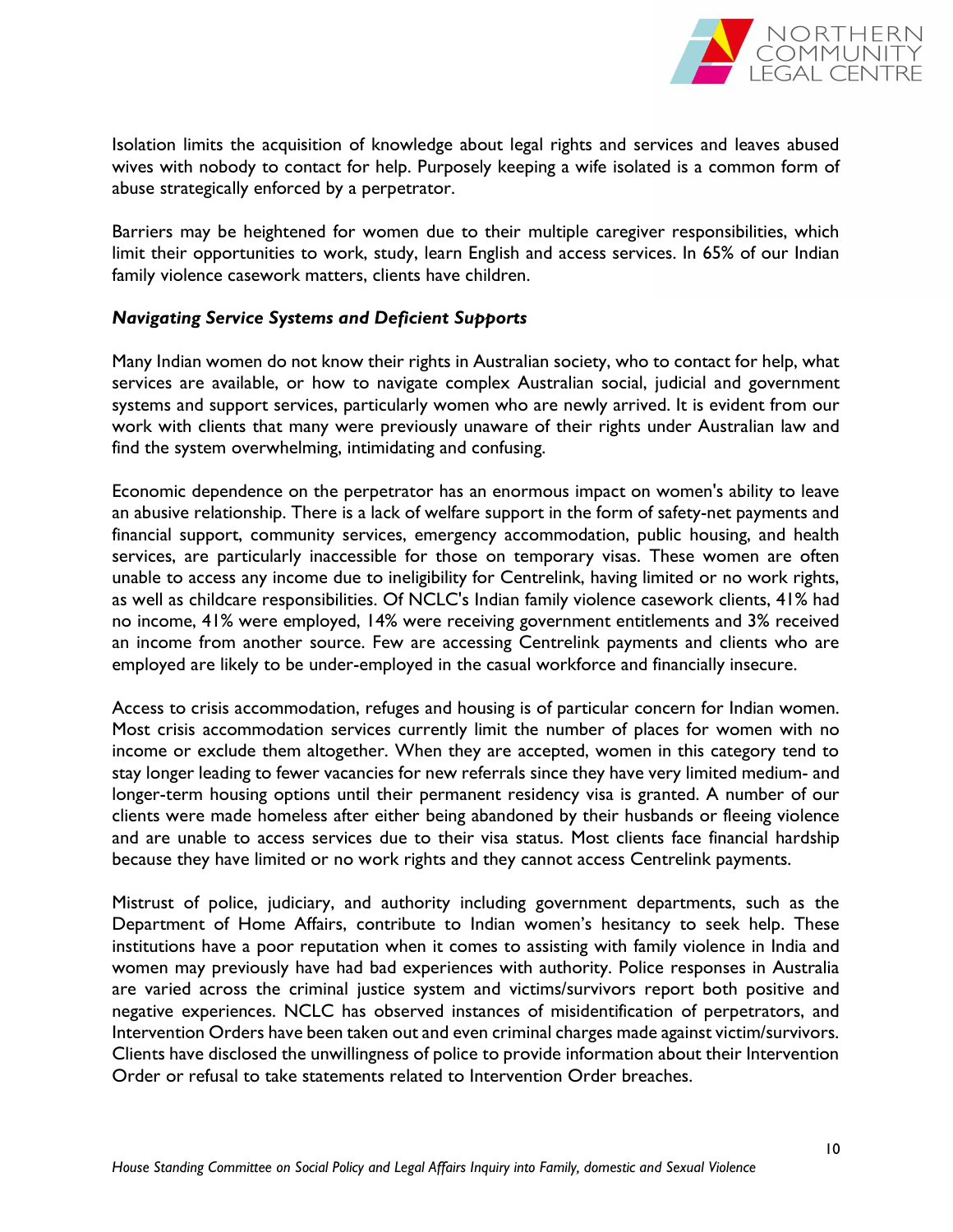

# POLICY RESPONSES AND ACCESS TO HOLISTIC LEGAL SERVICES

#### Australian Immigration Policy Frameworks for Family Violence Victim / Survivors

#### Family Violence Provisions: The Narrow Pathway for Migration

The Family Violence Provisions (FVP) allows women who are holders of a partner (subclass 100) visa and/or have applied or currently hold a partner (subclass 820), partner (subclass 801) visa, or Distinguished Talent (subclass 858) visa to continue with their visa application and subsequently apply for permanent residency in Australia, even though their relationship with their Australian citizen sponsor has ended as a result of family violence.

In order to successfully engage the FVP, women need to establish two criteria as assessed by the Department of Home Affairs (the Department):

- 1. there was a genuine and continuing relationship between the Australian citizen sponsor and affected women at one point in time, and;
- 2. relevant family violence occurred during the course of that genuine relationship, evidenced by either judicially determined or non – judicially determined evidence.

Meeting the requirement to demonstrate a genuine and continuing relationship can be difficult for Indian women who are subject to arranged or forced marriage and have not known their partner for a substantial period of time. Demonstrating that family violence occurred during the relationship can also be challenging for Indian women because women do not have the support mechanisms or understanding of systems to accesses medical services or social supports. This means that women have often not disclosed family violence or sought assistance, including but not limited to obtaining an Intervention Order.

Whilst the Department allows women that have arrived in Australia as holders of partner visas or have lodged an onshore partner visa application to continue with their application even though the relationship has broken down, there is a significant limitation to the current FVP. Given the long processing times of offshore partner visa applications, often Australian citizen husbands will apply for a visitor visa for women, which often gets approved quicker and prior to the partner visa application being finalised. These women subsequently arrive in Australia on a visitor visa and suffer significant family violence. Unfortunately, these women are unable to utilise the current FVP, even though an offshore partner visa application was lodged, as they did not enter Australia on a partner visa. This is contrary to onshore partner visa applications in which the FVP can be utilised by women who have applied for this visa and a decision is yet to be made.

Additionally, the scope of this protection for family violence victims/survivors is too narrow in that it also excludes other women on a number of other ineligible temporary visas from securing an avenue for permanent residency. NCLC has seen Indian women who have been subjected to family violence who have arrived on tourist and student visas and have subsequently been unable to engage the FVP. For those on tourist visas, there is limited time to obtain legal assistance and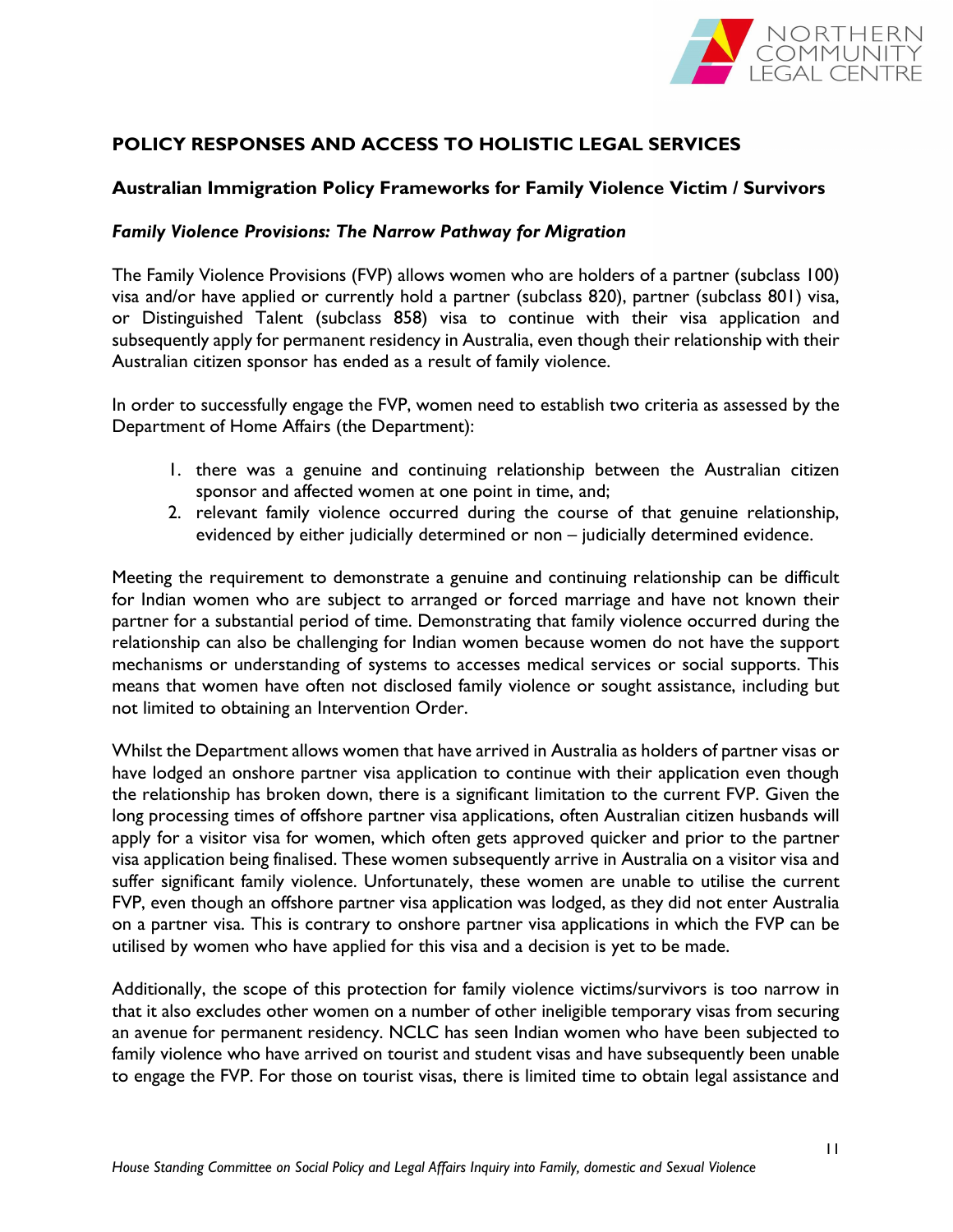

determine legal options and women who do not understand their visa status risk by remaining in Australia unlawfully.

# Protection Visas: The Limited Migration Pathway with Significant Implications and Delays

Women that are unable to rely on the FVP often have very limited migration pathway options. Generally, such women have the only option of applying for a protection visa. In order to be eligible for a protection visa, women must show that they either meet the definition of a 'refugee' or that they are owed complementary protection. The Department is required to consider whether women are owed protection obligations under both circumstances.

Section 5H of the Migration Act 1958 (Cth) provides that a refugee is a person who is "outside the country of his or her nationality and, owing to a well-founded fear of persecution, is unable or unwilling to avail himself or herself of the protection of that country". Therefore, women need to show that they would face a real chance of serious harm due to their race, religion, nationality, political opinion, or membership of a particular social group if they were forced to return to their home country.

Additionally, women must also show that they are unable to relocate safely within their home country or modify their behaviour to avoid the harm and are unable to obtain State protection from the harm they fear.

Further, women will be considered to be owed complementary protection if "as a necessary and foreseeable consequence of the non-citizen being removed from Australia to a receiving country, there is a real risk that the non-citizen will suffer significant harm" (Section 36(2)(aa) of the Migration Act 1958 (Cth)). Accordingly, women need to show that there is a real risk of significant harm if they are forced to return to their home country. 'Significant harm' includes being arbitrarily deprived of her life, death penalty, torture, cruel or inhuman treatment or punishment and degrading treatment or punishment (Section 36(2A) of the Migration Act 1958 (Cth)). Further, it must be proven that the applicant cannot reasonably relocate within their country, that the State will not be able to offer protection and that the real risk of significant harm is faced by the woman specifically rather than the population generally.

The National Advocacy Group on Women on Temporary Visas Experiencing Violence point out that in the protection visa assessment process:

- evidence of family violence is often assessed arbitrarily and fails to recognise the complex dynamics of family violence;
- decision-makers frequently fail to follow their own policy guidance on the assessment of family violence claims;
- judicially determined evidence from Australian courts is not treated as conclusive evidence of family violence that has occurred in Australia;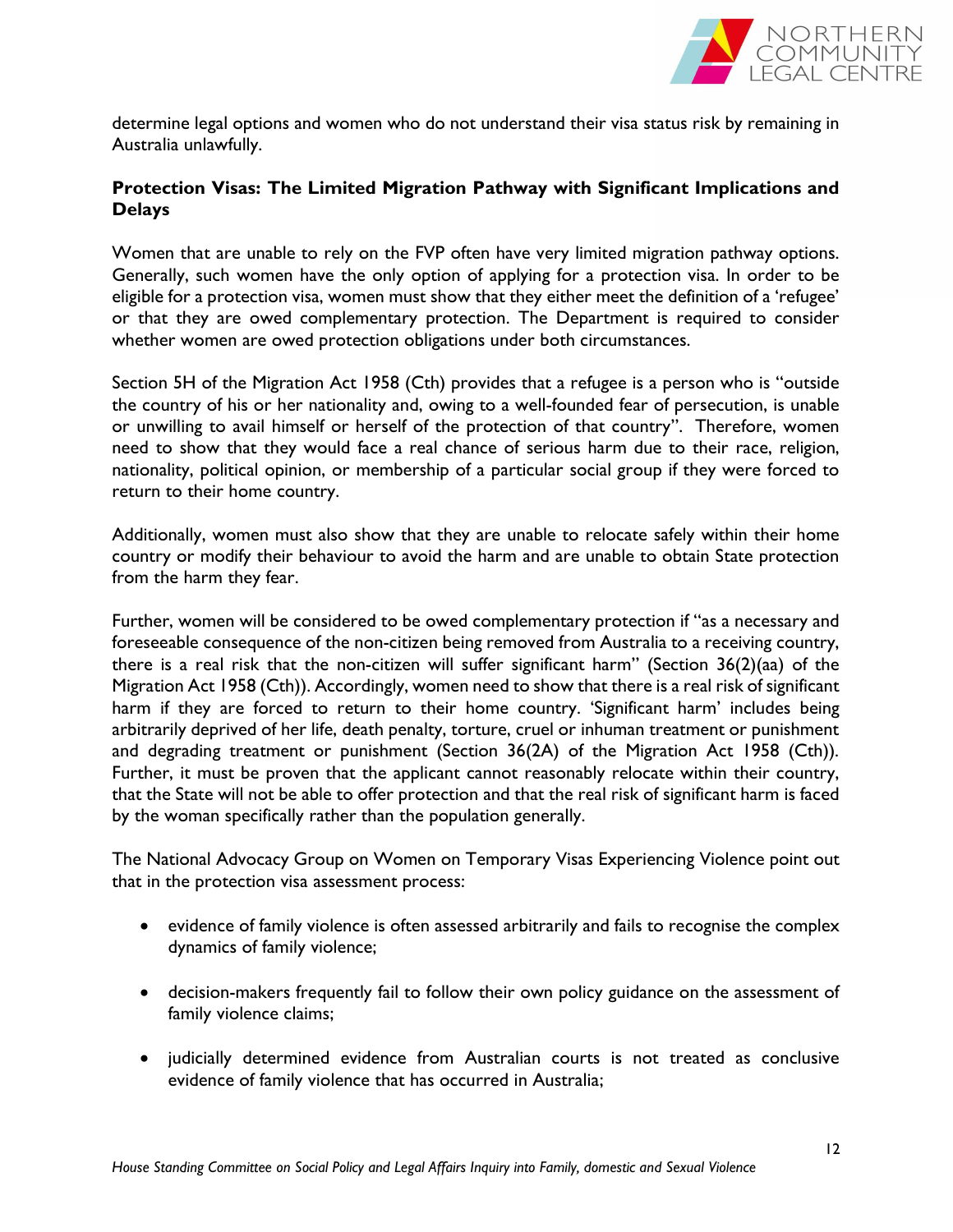

- decision-makers frequently do not consider a Foreign States' capacity to provide effective protection from family violence in practice, and;
- significant processing delays of several years compound the stress and trauma of women at risk of or experiencing family violence.<sup>11</sup>

There are additional implications for women who are dependent on their ex-partner's visa and subsequently apply for a protection visa. In these cases, the family violence victims/survivors are generally issued with a bridging visa which does not come into effect until their subsequent visa expires. However, if their ex-partner's visa is cancelled by the Department due to the ex-partner's non-compliance with the visa conditions, then these women's visas are also consequentially cancelled, essentially making the women unlawful. Currently, it is the Department's policy not to cancel women's visas if they are dependent on their ex-partner's visa if they can show their relationship broke down due to family violence. Further, the limitation of Department policy also has a detrimental effect on women's visa options and further increases their vulnerability. Women that are dependent on their ex-partner's visas not only can lawfully remain in Australia but often have work and study rights, which allows them to independently support themselves without relying on their ex-partner. However, when their dependent visa is subsequently cancelled due to the primary applicant's non-compliance, not only do they become unlawful, which limits their visa pathway options, victims/survivors may also lose their work and study rights. Although women can subsequently apply to have their work and study rights reinstated, it is at the discretion of the Department, which can result in women losing employment or study opportunities whilst the Department makes its decision. This policy should also be extended to ensure that, in situations where women can show that they are victims of family violence, a victim/survivor's visas and existing visa conditions will not be consequentially cancelled simply because their ex-partner has not complied with their visa requirements.

Women who are victims of family violence who have applied for a protection visa are waiting for up to five years for the Department to decide on their visa application. For these women, their primary protection claim is that their ex-partner, and sometimes their in-laws, have committed family violence against them, and accordingly they have an Intervention Order in place. However, in the 5 years it is taking the Department to decide on these protection visa applications, the extreme family violence risk has passed, and the Intervention Order is likely to have expired. This then makes it extremely difficult for women to prove why Australia owes them protection obligations, resulting in their protection visa application being refused. The unnecessary long delays in the Department making a decision appears to be a tactical move to delay any potential successful outcomes. If processing times were reduced, more applications would be successful.

Additionally, the prolonged delays in processing protection visa applications has a significantly detrimental effect on women, particularly those with young children. Often in the time that it takes for the Department to finalise their protection visa applications, children have commenced schooling, assimilated into society and identify Australia as their home. Consequently, if the

 $\overline{a}$ 

<sup>11</sup> National Advocacy Group on Women on Temporary Visas Experiencing Violence, 'Path to Nowhere: Women on Temporary Visas Experiencing Violence and Their Children' (National Advocacy Group on Women on Temporary Visas Experiencing Violence, 2018).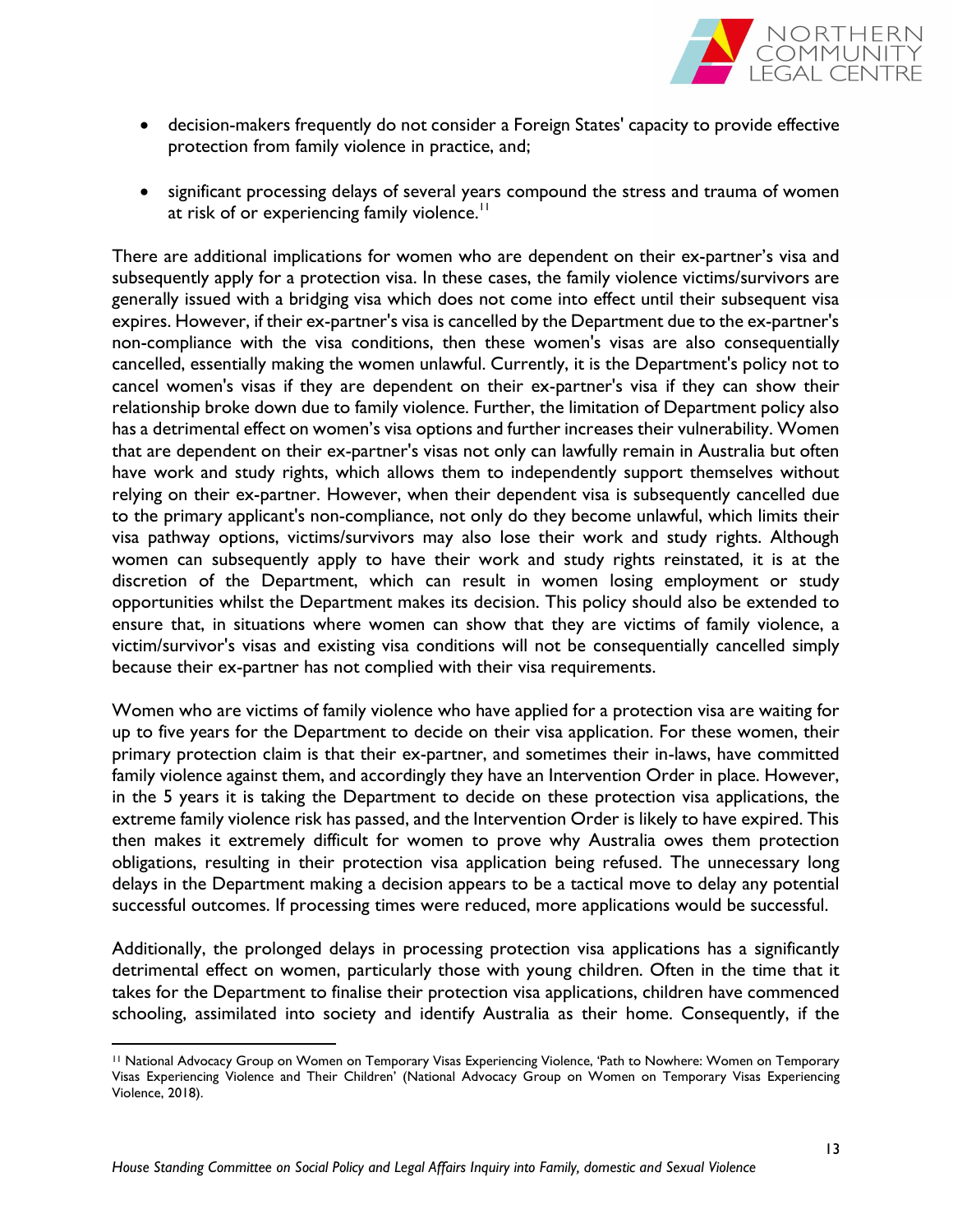

Department does not find that protection obligations are owed, these children risk being forced to return back to a country where they have never lived or have any connections. Additionally, this may result in children being separated from and therefore unable to have a meaningful relationship with their father, in circumstances where the father resides in Australia. This outcome is at odds with the Australian family law system which recognises the paramount consideration to be the best interest of the child.

# Holistic Legal Support Model

Our project was informed by the demographics of our community and also the experiences of NCLC's Family Violence Lawyers and Management Team in identifying:

- Limitation of cultural awareness within the community legal services sector
- Limitation of pro bono immigration services in generalist community legal centres
- Limitation of wrap-around family violence legal services linked to immigration services

In turn, we have developed a key service model that has been specifically constructed to attend to the complex legal and immigration needs of Indian women who are victims/survivors of family violence. A case management component has also been adopted focusing on the social needs and actively facilitating external referrals to appropriate support services.

To ensure that we are accessible to the most at-risk women, we have promoted our service within the community by spreading awareness about the project to service and stakeholders through postcards and posters printed in Punjabi, Hindi and English language, disseminated widely in hard copy and through electronic and social media. Our team includes a multi-lingual Punjabi community worker who has informed community members about the project through existing and newly established networks. As a result, for our immigration clients, we are often the first contact point into the service system.

Additionally, we facilitated an educational forum to assist services to better identify and respond to family violence within the Indian community. The forum included Indian cultural sensitivity training, along with immigration, family violence, and family law training for family violence support services and stakeholders. The Victoria Police response was overwhelmingly positive with requests to roll out similar training to other police members indicating a thirst to be better informed about cultural issues pertaining to family violence.

We have assisted 135 Indian family violence victims/survivors with casework, legal advice and duty lawyer services between January 2019 and July 2020.

The provision of legal advice and assistance has largely been for the following legal matter types:

- Immigration
- Family Violence Intervention Orders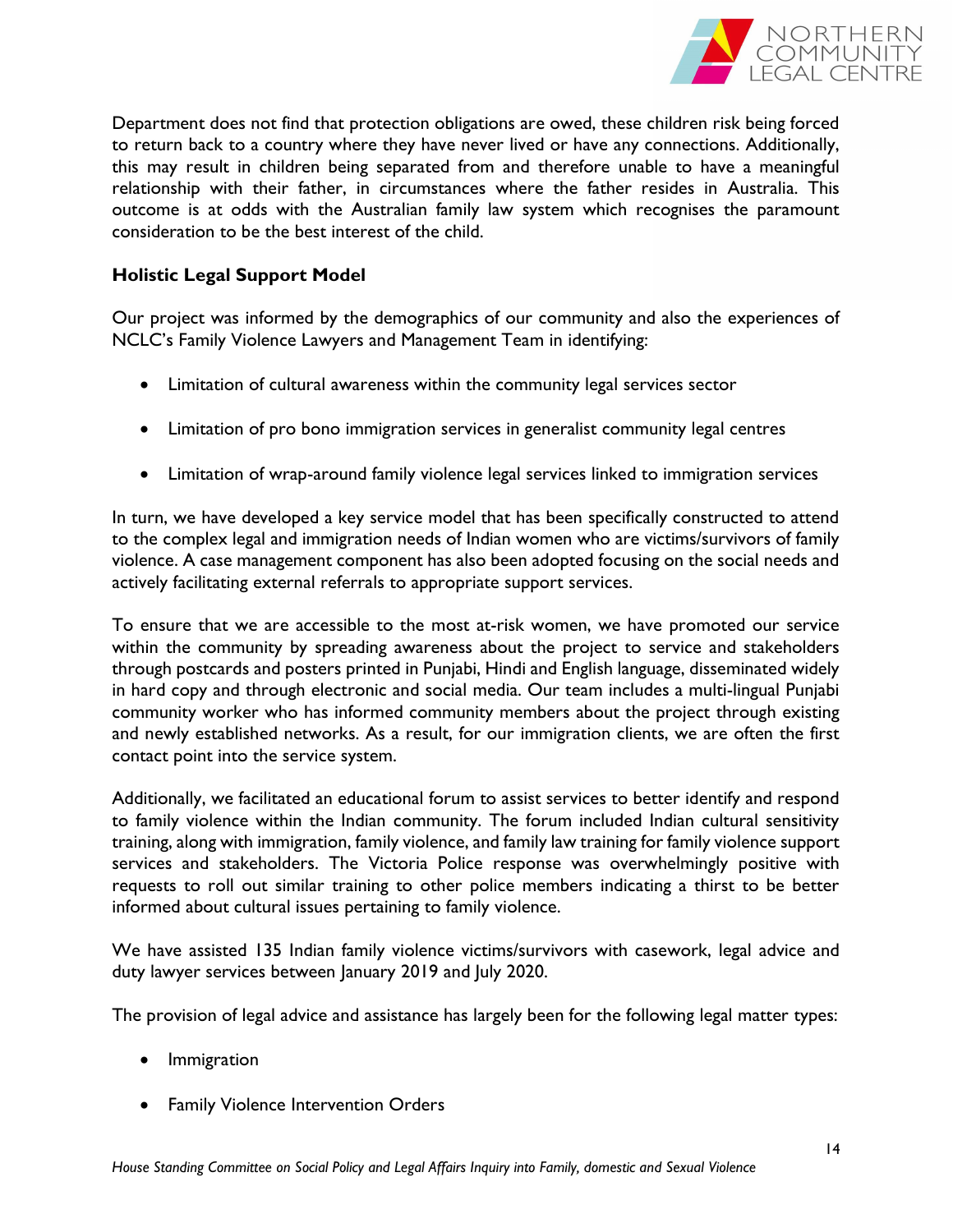

- Family Law Divorce
- Family Law Parenting
- Family Law Property
- Tenancy
- Victims of Crime Assistance Tribunal Applications

Our data confirms that many of our clients have multiple legal issues that have been triaged and assessed by our Immigration and Family Violence Lawyers. Cross referrals for advice are actioned as a priority within our centre. Casework assistance is also prioritised. In circumstances where legal casework is not required, case management triage is still undertaken to determine if social needs are being met, and referrals to support services are made accordingly.

Our internal triage and cross-referral pathways between the Project Team and the Legal Team have been extensively considered and tested. A best practice model has now been formalised.

The importance and success of our wrap-around model is demonstrated in the number of clients that have been assisted with multiple needs. In summary, 71% of the clients we are assisting with immigration matters have also been provided with assistance or advice about other legal needs. For other Indian victims/survivors of family violence that accessed the service for other legal matters, 33% have been provided with immigration advice.

To assist with facilitation of our referrals to other services for non-legal support, we are currently conducting an audit of existing services to find out if they can assist women on temporary visas. Generally, most organizations will make a case-by-case assessment regardless of visa status. We recognise that there are significant processes and hurdles to simply identifying eligibility for services. We hope to mitigate this in our additional case management work.

The following case study highlights the importance of this service model and demonstrates why such a model can and should be replicated for other CALD communities where there is a high prevalence of family violence.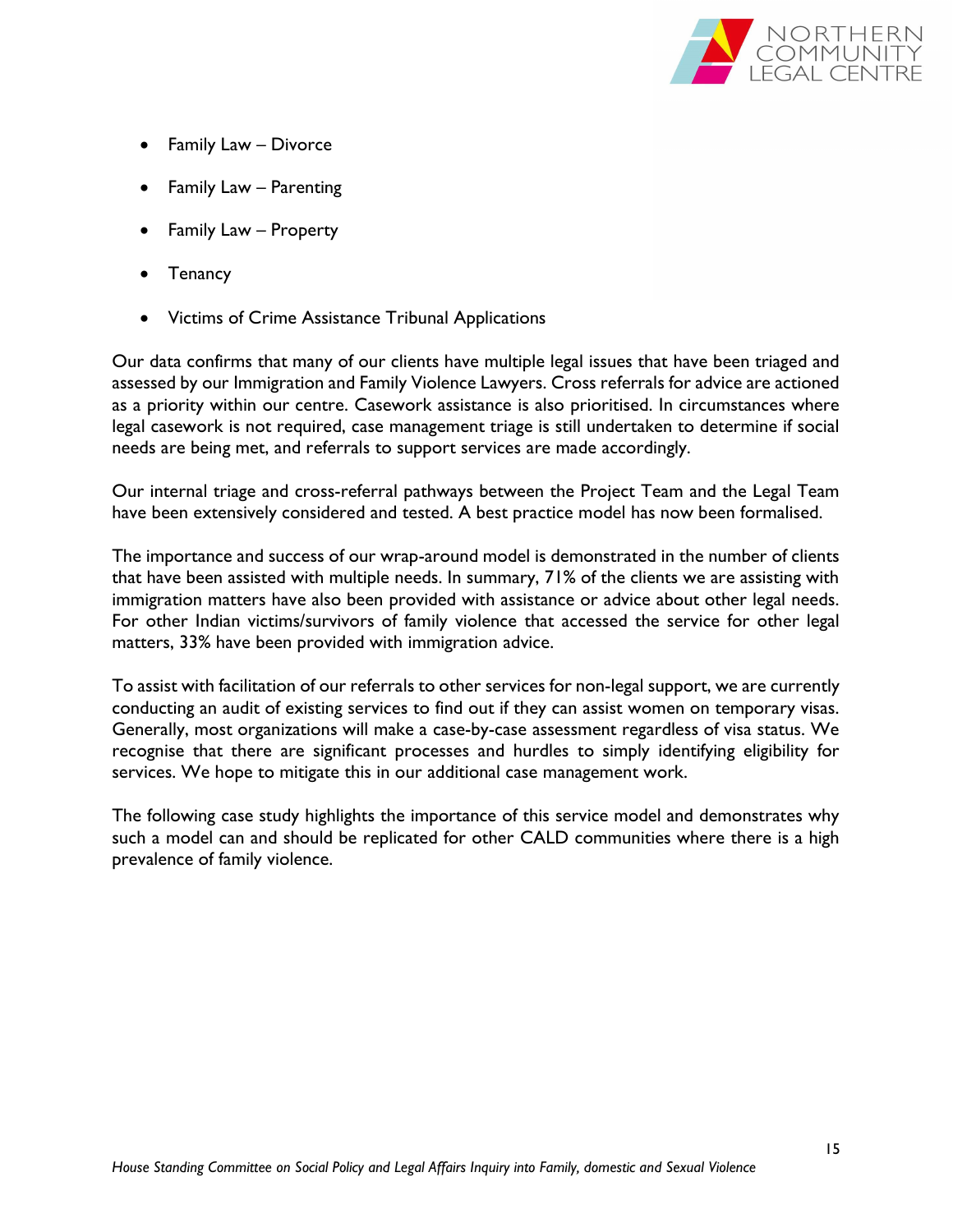

#### CASE STUDY

Amita sought assistance from NCLC's Family Violence Duty Lawyer Service at the Broadmeadows Magistrates' Court after applying for an Intervention Order against her abusive Australian citizen husband.

Whilst assisting Amita to successfully obtain an Intervention Order, our Family Violence Lawyer not only identified that Amita was isolated with no friends or family in Australia, but that she also required urgent family law and immigration law assistance as well as casework support. Our Family Violence Lawyer promptly conducted a safety plan with Amita, before ensuring that she was linked in with a family violence support service as well as with the Immigration Lawyer at Northern Community Legal Centre. Our Family Violence Lawyer also organised a warm referral to a private family lawyer so that Amita could obtain urgent advice regarding placing a caveat on the family home.

Our Immigration Lawyer was able to advise and assist Amita to successfully engage the family violence provisions. During this process, our Immigration Lawyer was able to obtain a complete copy of Amita's file from the Department of Home Affairs ('the Department'), lodge an application on Amita's behalf to engage the family violence provisions, correspond directly with the Department in regards to the application as well as assist Amita to obtain further information requested by the Department, including an Australian Police Check.

Whilst waiting for the Department to determine her application, Amita became extremely overwhelmed as she was facing increasing pressure from her family in India to withdraw her Intervention Order and reconcile with her husband even though she did not feel safe doing so. Our Family Violence Lawyer, Immigration Lawyer, and Amita's family violence support worker were able to work together to advise Amita of the importance of an Intervention Order for her safety as well as the implications of withdrawing her application and the impact this would have on her immigration matter. Providing a holistic wrap-around service ensured that Amita was supported and empowered to continue with her immigration application, despite the family pressures she was facing.

Within one month of lodging her application, the Department accepted Amita's application to engage the family violence provisions and allowed her to continue with her Partner Partner Visa even though she was no longer in a relationship with her Australian citizen sponsor.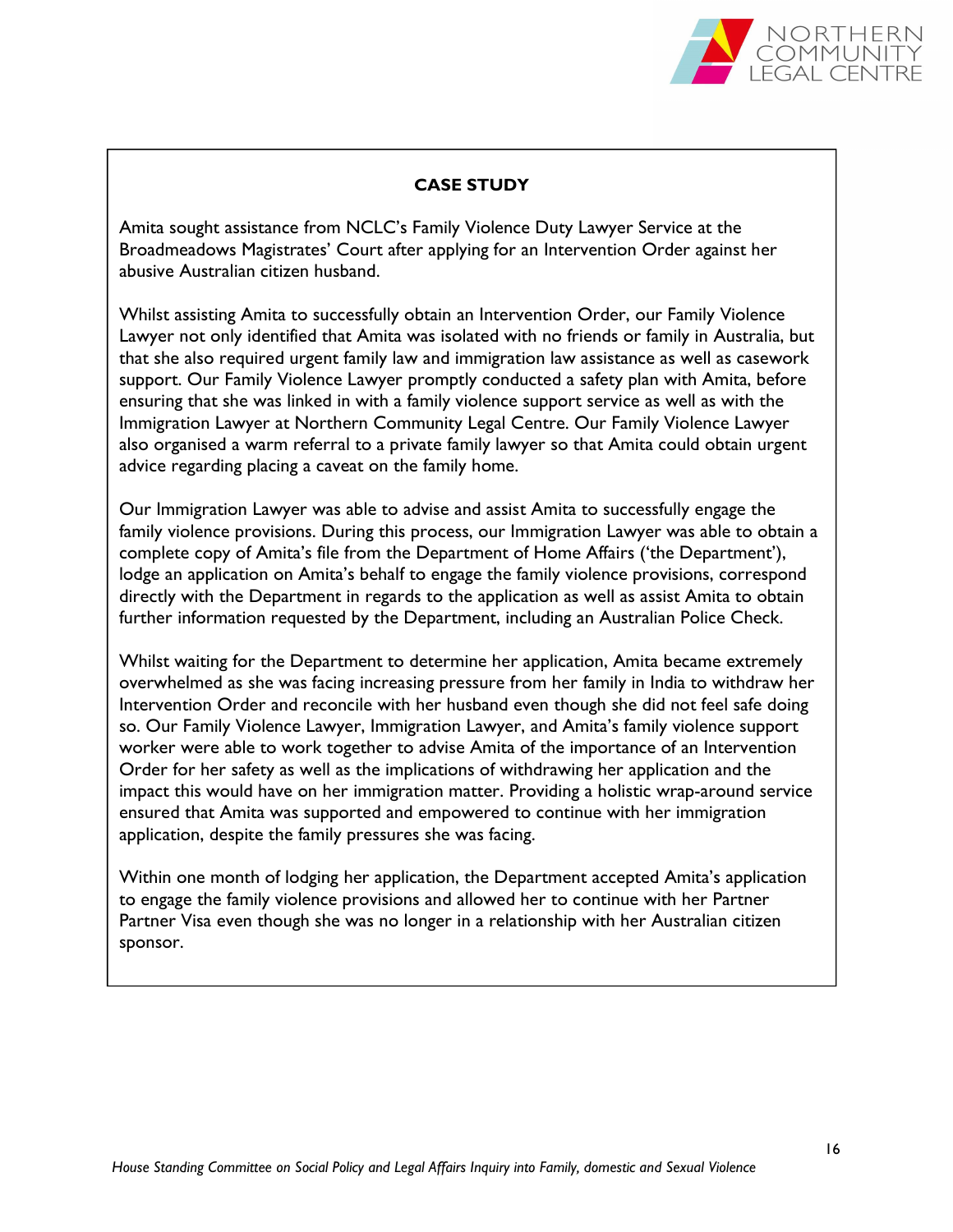

# RECOMMENDATIONS

#### Prevalence of Family Violence and Overcoming Limitations

- The Australian government must establish a nationally consistent data collection system that includes demographics on ethnicity/country of origin, language spoken, age, and residency or visa status. This system will collect data on:
	- Prevalence of family violence
	- Number of applications for Family Violence Intervention Orders and breaches
	- Police response data on family violence incidents
	- Protocols must require police and courts to ensure that the questions in relation to cultural data are asked and recorded to ensure full data is available
	- Presentations of family violence victims/survivors at hospitals
	- Victims of crime assistance provided to family violence victims
	- Immigration data including applications for family violence provisions and protection visa applications

#### Family Violence and the Experiences of Indian Women

- The Federal government must broaden the eligibility requirements for accessing government support such as crisis payments, social security and Medicare benefits and public housing for women on temporary visas who can demonstrate they have experienced family violence
- There must be greater State and Federal funding for crisis accommodation to support women with no income
- The Federal government must provide accessible information for women in different visa classes about their rights to safety and access to support services. This should include pre-departure and arrival information for all new arrivals including Australia's definition of family violence and legal redresses. Ongoing information targeting immigrant women must be provided using diverse media and communication platforms such as digital social media, television and radio, printed materials and community strategies